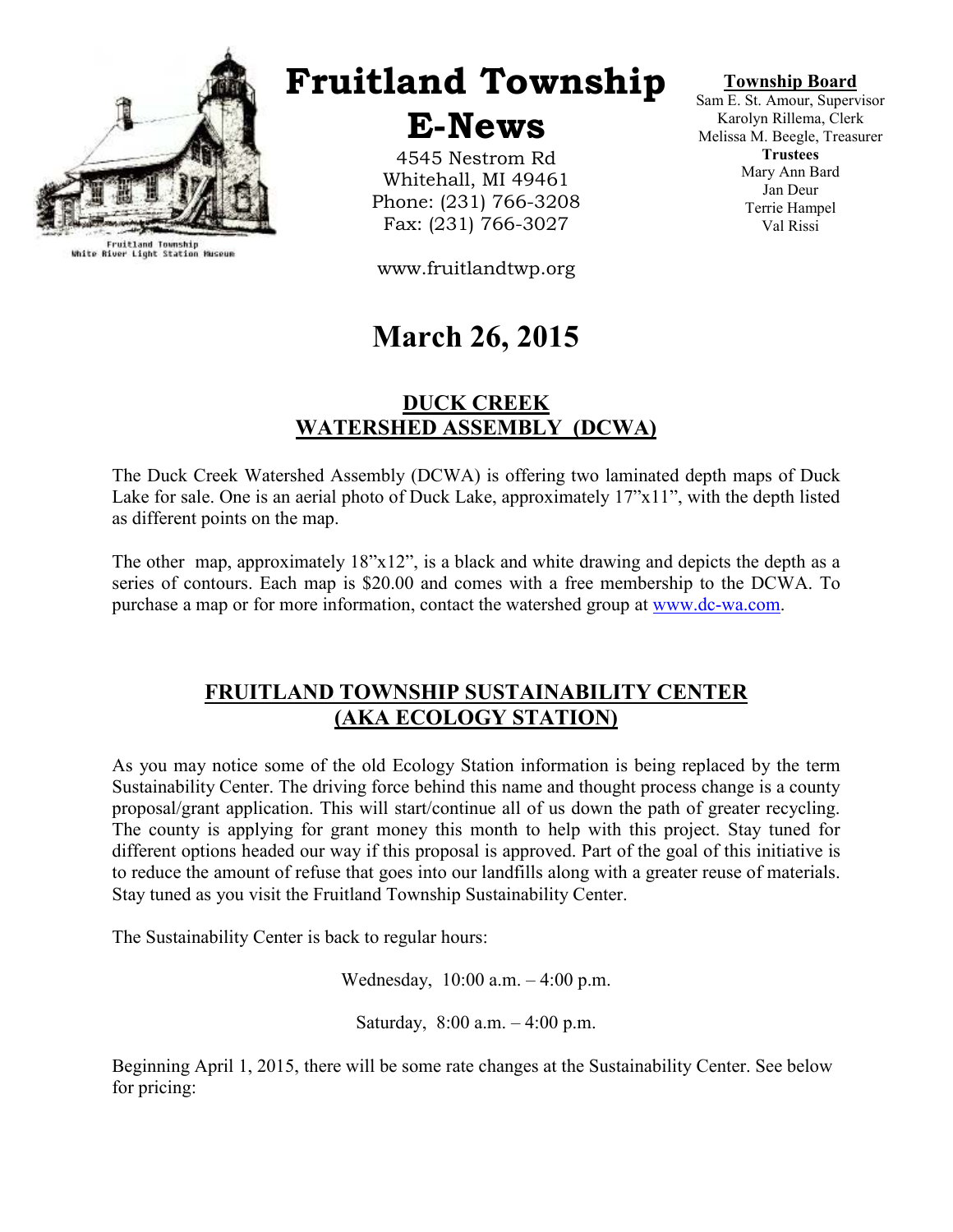# Sustainability Center **Fruitland Township**

# **PRICE LIST**<br>Effective April 1, 2015

| Plastic Grocery Bags                 | $\approx$      | Mattress/Box Spring                         |                     | fl0 cach             |
|--------------------------------------|----------------|---------------------------------------------|---------------------|----------------------|
| Tall kitchen (13 gallon)             | 13             |                                             |                     |                      |
|                                      |                | Small trailer/small pickup (6 feet or less) |                     | 820                  |
| 30 gallon bag/can                    | జ              | Larger trailer/large pickup (8 feet)        |                     | S2                   |
| 55 gallon bag/drum/trash             |                |                                             |                     |                      |
|                                      |                | Recycle single stream/oil                   |                     | 3                    |
| Empty 55 gallon drums                | S              | Leaves/Shrubs/Branches                      |                     | Ľ                    |
| Extra small appliance                | 3              |                                             |                     | \$3 trailer/truck    |
| <b>Coffeemaker/toaster</b>           |                | Tires (Car)                                 |                     |                      |
| Small appliance                      | s,             |                                             | No Rim              | S,                   |
| Microwave, electronics, monitors     |                |                                             | With Rims           | g                    |
| Mid-size appliance                   | $\frac{8}{21}$ | Tires (Truck)                               |                     |                      |
| Dishwasher, washer, dryer, TV, stove |                |                                             | No Rim<br>With Rims | g<br>$\frac{8}{210}$ |
|                                      |                |                                             |                     |                      |

# S.5810/820 Punch Cards sold at Sustainability Center and Township Hall<br>Checks are accepted for payment of any amount<br>No cash accepted except for punch card purchase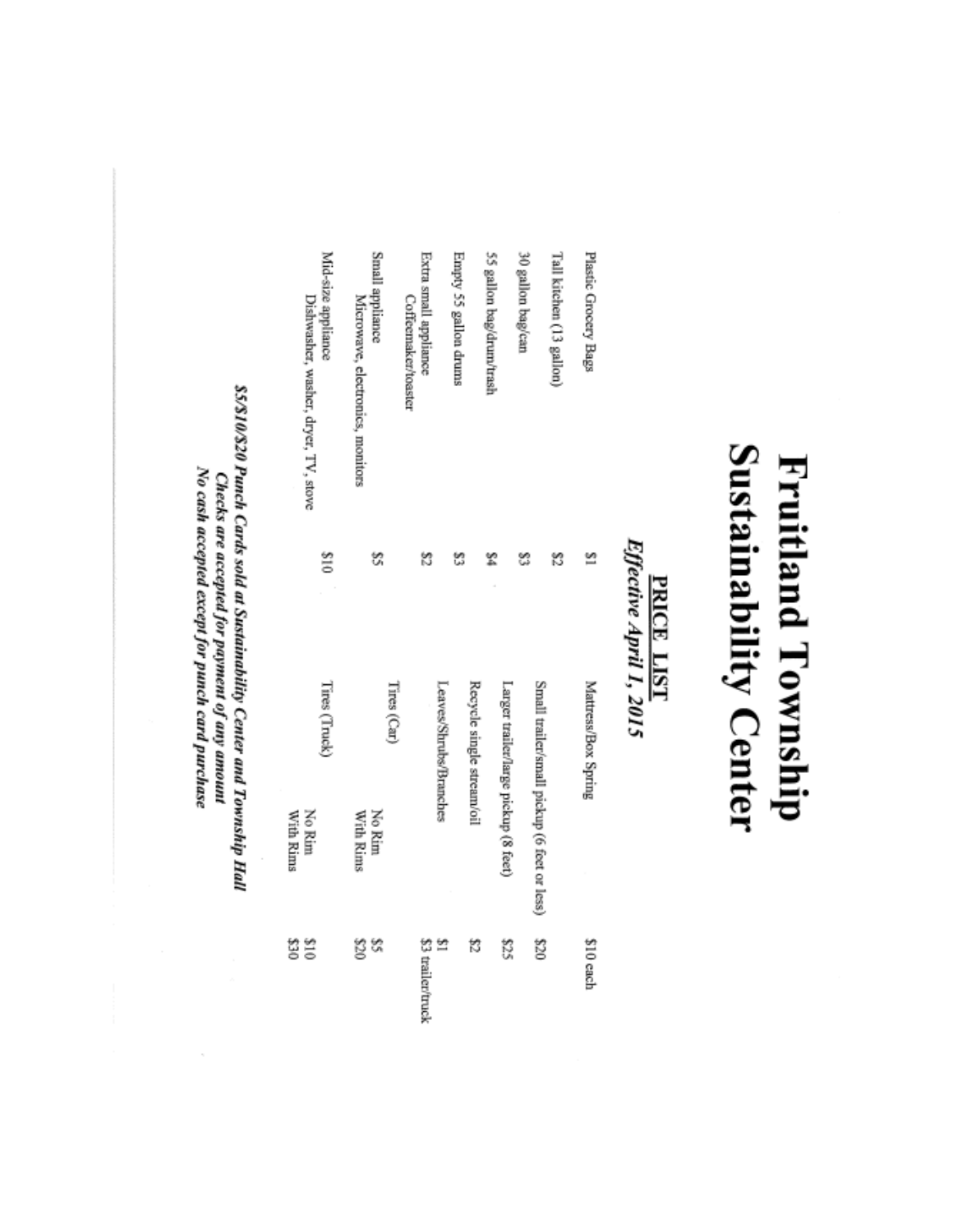# **Muskegon Lake Annual Watershed Cleanup**

# **Sunday, April 26, 2015**  $8:00$  a.m. -1:00 p.m.

Coffee and Juice at CIO Hall from 8:00-8:30 A.M.

Volunteers will Team Up Outdoors at 8:30 A.M. at the Community Cleanup Trailer in the City Parking Lot across from CIO Hall 490 W. Western Avenue, Muskegon

Sign In, Team Up, Get Location Assignments, Tools & Supplies.

The Muskegon Lake Watershed will be cleaned up at twelve different locations from the Lower Muskegon River to Lake Michigan

Please Dress in Layers for Possible Weather Changes Along the Shoreline. Plan to Get a Little Wet and Dirty! Don't Disturb Nesting Wildlife! Bring Your Own Rubber Gloves or Work Gloves if You Have Them. Wear Old Shoes or Rubber Boots. Above All, Be Safe!

Cleanup History: The United Auto Workers Local 637 hosted their first annual Earth Day Cleanup in 1989. The Muskegon Lake Watershed Partnership joined forces with the community service, labor volunteers in 1993. Volunteering is a great way to be directly involved in the restoration of Muskegon Lake!

Please sign up! Contnet the Muskegon Lake Watershed Partnership at kathy@muskegonlake.org and "like" the Muskegon Lake Watershed Partnership Facebook Page for more information

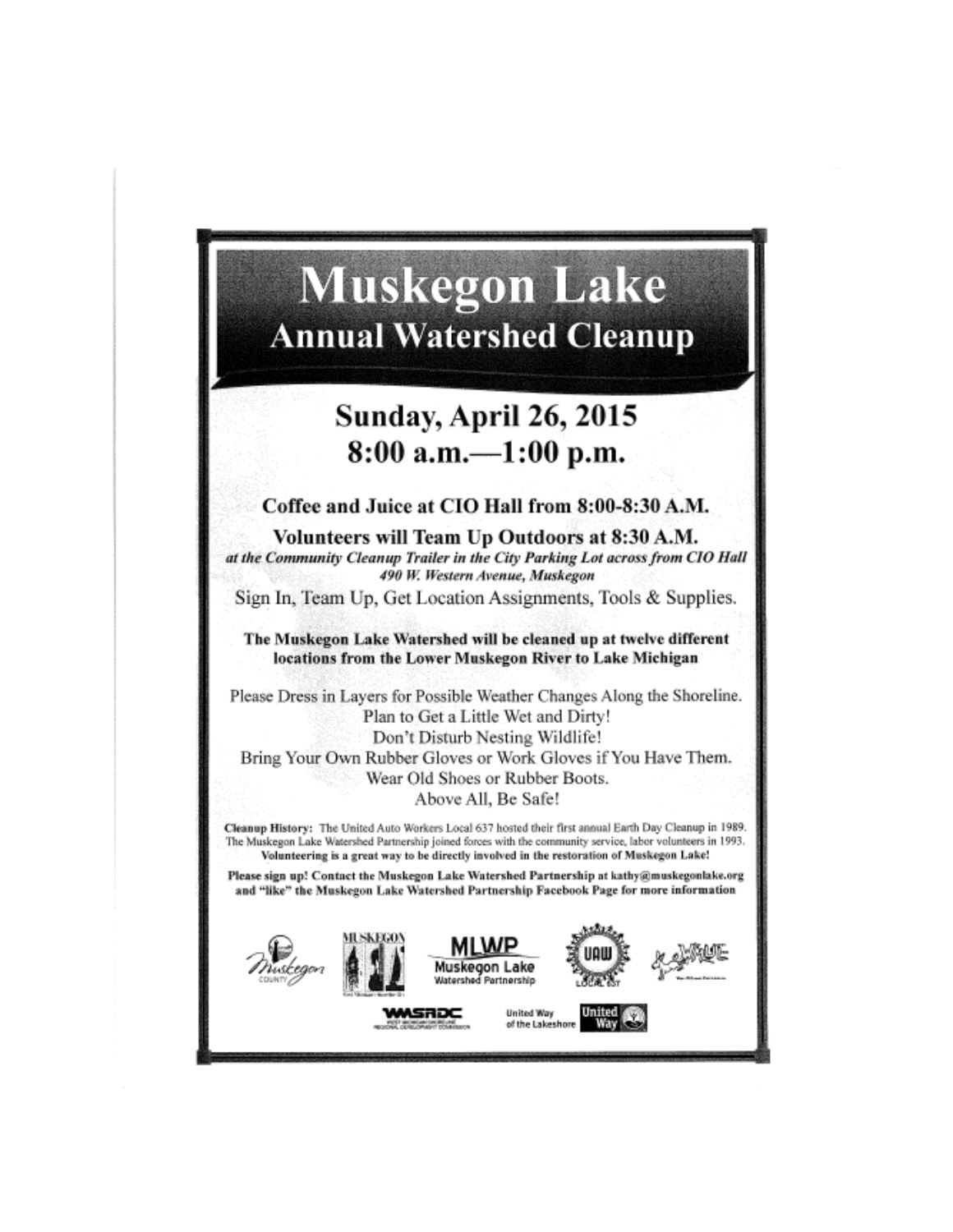Blue Lake Twp Laketon TWP TWP<br>Fruitland Twp<br>Dalton Twp Muskegon Twp **MULTI-TOWNSHIP SCRAP TIRE COLLECTION EVENT** 

Date: Saturday May 30, 2015 Time: 9:00 am to 2:00 pm Where: Mullally Park, 1850 Horton Rd (49445) Who: RESIDENTS of Laketon, Fruitland, Dalton, Muskegon & Blue Lake Townships ONLY HELP the environment & your community recycle sorap passenger vehicle tires-FREE

### 5 Townships collaborate to obtain MDEQ scrap tire disposal GRANT!

Laketon, Fruitland, Dalton, Muskegon & Blue Lake Townships have teamed up to provide a scrap tire disposal event which is funded by a Michigan Department of Environmental Quality (MDEQ) Grant.

Scrap Tires can harbor mosquitoes that transmit diseases which are harmful to people, pets and wildlife. Scrap tires also blight our natural environment and neighborhoods. It's important to dispose of them properly, or even better...RECYCLE them!

The Grant limits the number of tires that can be accepted to a maximum total of 12,000 tires. Once the maximum number of tires is collected, the townships reserve the right to refuse any other tires.

## **REQUIREMENTS:**

- Proof of Residency-a photo ID is REQUIRED
- Passenger vehicle tires-FREE
- Truck (oversized) tires are \$3.00 each [NOTHING larger than 4 feet tall or 12 inches wide, NO airplane, golf cart or OTR's, (loaders, earthmovers,) tires]

NO COMMERCIAL businesses will be permitted to dispose of tires at this event.

DEQ policy, you must have a permit to transport more than 7 tires per vehicle load